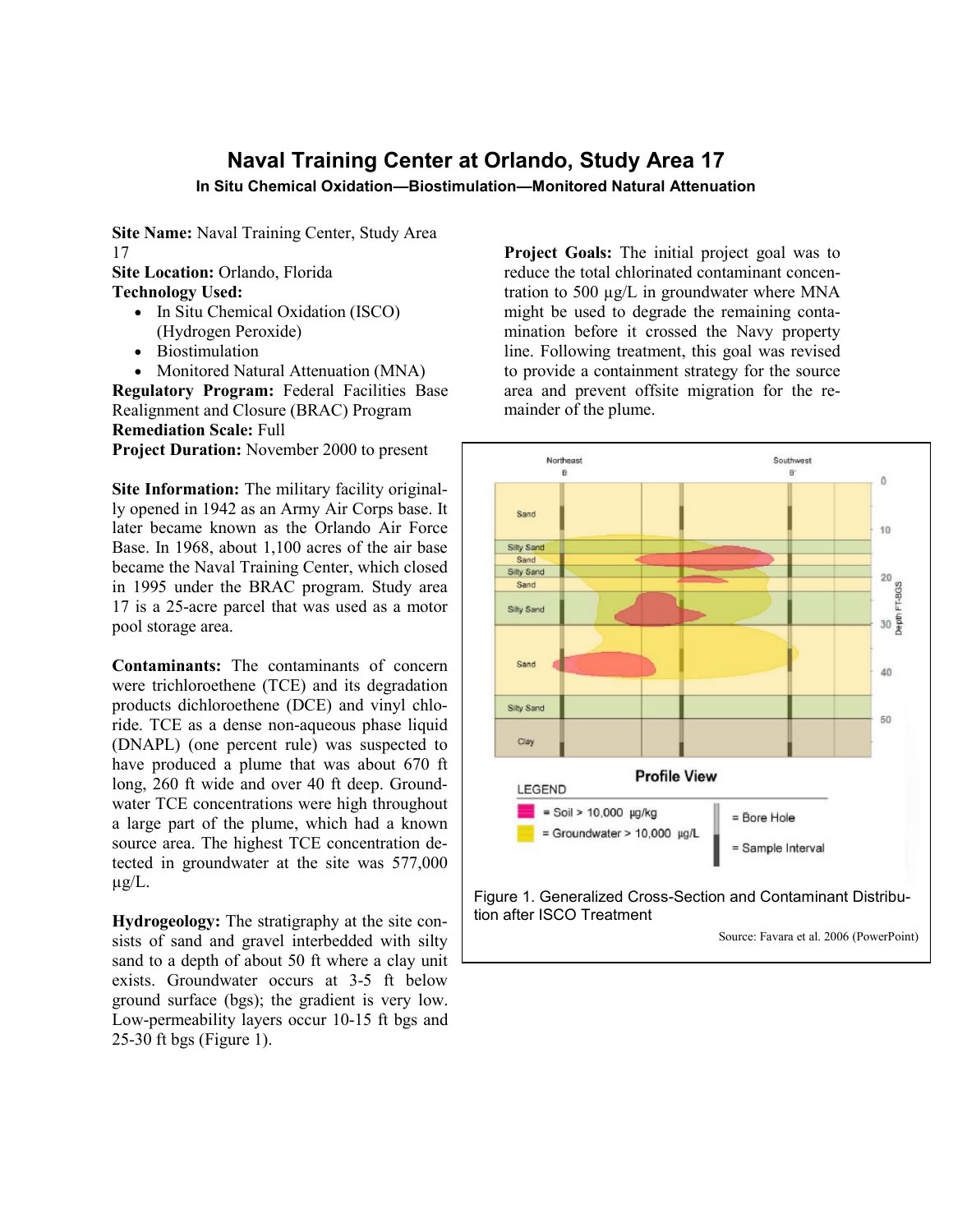

**Cleanup Approach:** Over 100 injection wells were placed at the site at various depths for ISCO treatment (Figure 2). A 50% solution of hydrogen peroxide was injected in two phases. The first occurred during November 2000 to March 2001 and the second between March 2002 and September 2002. A total of 20,230 gallons (about 100,000 pounds) of peroxide was used to treat the area.

Following the ISCO treatment, the remedial team performed an optimization evaluation to determine if further ISCO treatment was warranted or if another treatment technology would be preferable. Hotspot areas were identified from rebound data. These areas were then targeted for an intensive contamination stratification investigation using a membrane interface probe (MIP) at 48 locations. The MIP provided data at 1-ft intervals on total volatiles present and on specific conductivity. This information was used to target specific intervals for discrete soil and groundwater sampling for speciation of the contaminants.

All the collected data were placed in software for 3-dimensional modeling. Figure 1 shows the area where TCE concentrations exceed 10,000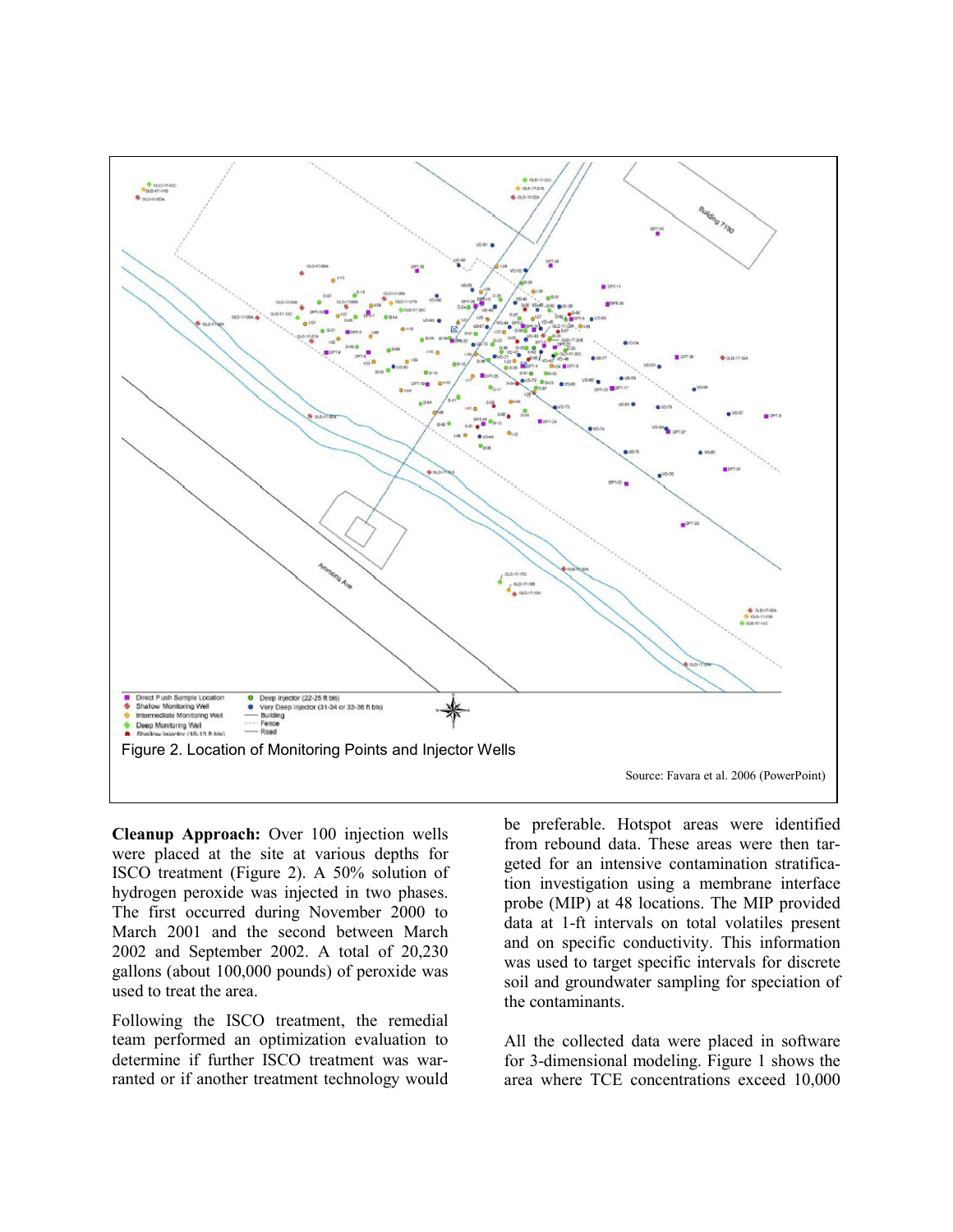ppb. The site used the U.S. Geological Survey/Virginia Institute of Technology's Natural Attenuation Software and the Air Force's SourceDK to calculate the remediation time and stabilization time for the plume. The results of the modeling showed that further source reduction would yield only a limited reduction in cleanup times. The modeling also showed that a flux management strategy for the source zone would result in a plume that stabilized before reaching the property boundary.

The area of concern was divided into three zones: the property boundary, contaminant plume, and source area. The plume had not yet reached the property boundary, which is about 600 ft from the source area. Before the application of the ISCO, there was substantial evidence that biodegradation was occurring within the plume. Thus, after ISCO, the remediation goal expanded to prevent contaminated groundwater from leaving the facility property using MNA of the plume outside the source zone and a recirculation well system with biostimulation to manage the source flux.

Beginning in May 2006, 12,147 gallons of a 12% solution of emulsified vegetable oil substrate (EOS®, Figure 3) was injected into 12 outer injection wells and recovered through two centrally located extraction wells (Figure 4). One of the two source zones that was treated had a relatively high hydraulic conductivity (C zone) and the other had a relatively low hydraulic conductivity (B zone). The recirculation system operated for two weeks. A bromide tracer, which could be measured by a field electrode, was used to estimate breakthrough.

The oil was well dispersed in the C zone, but preferential flow prevented effective distribution in the B zone. While sulfate reducing conditions were slower to develop in the B zone, they are now present in both zones. Since Fenton's Reagent tends to acidify groundwater, a pH adjustment was made to the recirculation well system to make the groundwater more basic and hence more favorable to TCE biodegradation.



Figure 3. EOS® Injection Equipment

Source: Singletary 2007

**Project Results:** The ISCO treatment resulted in an 88% reduction in dissolved-phase TCE concentrations (Figure 5). The results were uneven however, with significant decreases in some wells and increases in other (Table 1).

The ISCO was unable to treat some areas because of preferential flow paths and the presence of fine-grained units whose back diffusion acted as a continuing source after depletion of the peroxide.

| Table 1. Pre- and Post-ISCO Treatment TCE |             |             |             |  |
|-------------------------------------------|-------------|-------------|-------------|--|
| <b>Concentrations for Selected Wells</b>  |             |             |             |  |
| Sample                                    | Pre-ISCO    | Post-       | Percent     |  |
| Location                                  | $(\mu g/L)$ | <b>ISCO</b> | Reduction   |  |
|                                           |             | $(\mu g/L)$ |             |  |
| $D-25$                                    | 12,500      | 45,000      | $-260$      |  |
| $D-28$                                    | 33,700      | 282         | 99.16       |  |
| $D-30$                                    | 306,000     | 110         | 99.96       |  |
| $VD-39$                                   | 26,000      | 0.58        | 100         |  |
| $VD-43$                                   | 36,000      | 684         | 98.1        |  |
| $VD-45$                                   | 552         | 412         | 25.36       |  |
| $VD-55$                                   | 67,200      | 6.9         | 99.99       |  |
| $VD-57$                                   | 64,500      | 3.8         | 99.99       |  |
| $VD-58$                                   | 323         | 1,620       | $-401.55$   |  |
| $VD-69$                                   | 11          | 3,150       | $-28536.36$ |  |

Source: Favara et al. 2006 (Paper)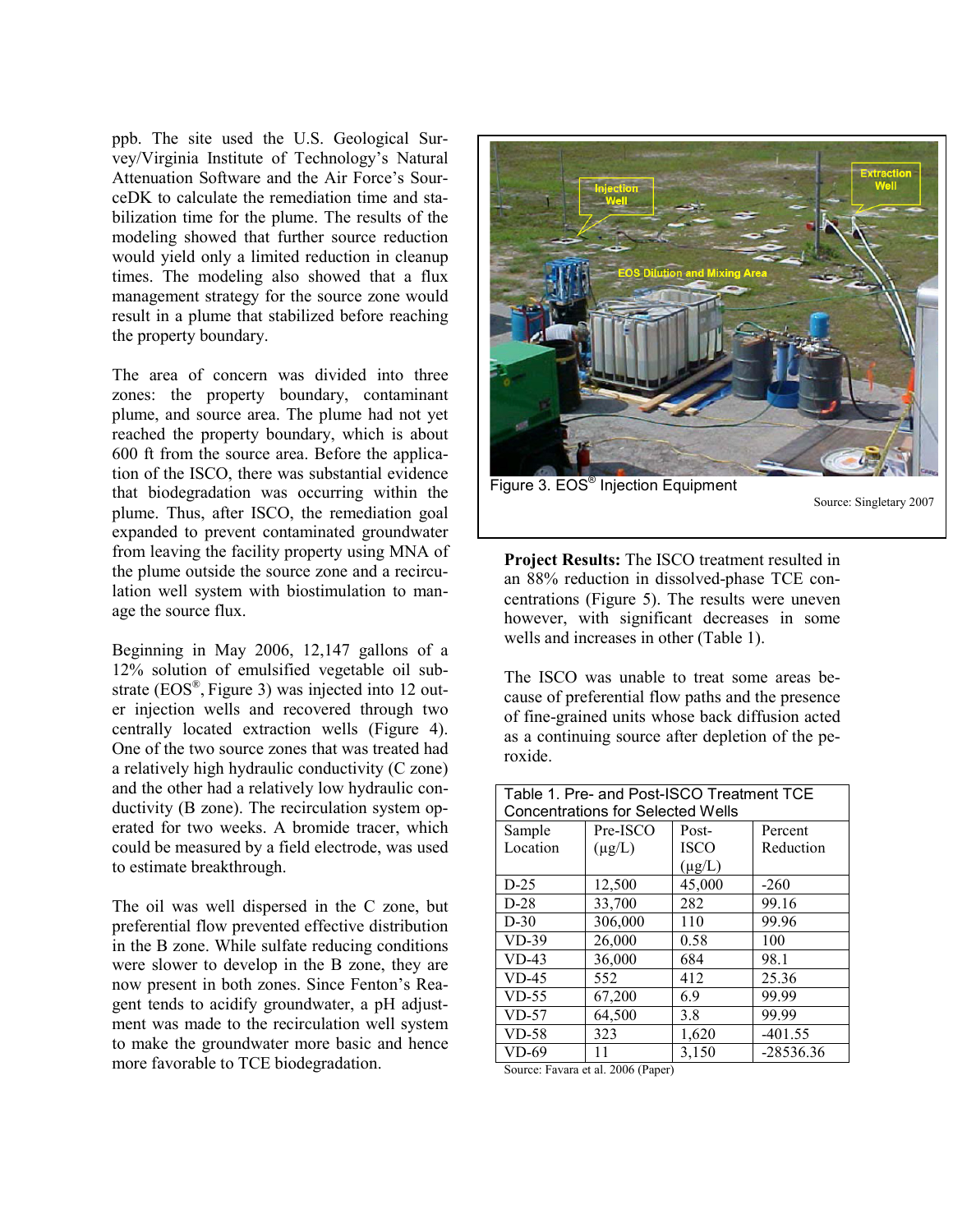The emulsified oil treatment has brought about reducing conditions in the target zones. A modest reduction in TCE concentrations occurred in the B zone and a significant TCE reduction occurred in the C zone. (Table 2). These reductions, however, have not been accompanied by comparable increases in DCE concentrations, leading the Navy to speculate that the TCE is partitioning into the oil.

The Navy is evaluating the target zones for the continued presence of biomass (phospholipid fatty acids) and TCE-degrading microbes (quantitative polymerase chain reaction), and geochemical evidence that subsurface conditions are right for degradation to take place. The evaluation may lead to further actions, such as further pH correction and/or bioaugmentation. It is anticipated that groundwater cleanup will take 15 years (Dept. of Navy 2007). With institutional control restrictions, the property has been found suitable for transfer under the Base Realignment and Closure program.



| Table 2. Trichloroethene Concentrations (µg/L)<br>Following EOS <sup>®</sup> Injection |           |                  |  |  |
|----------------------------------------------------------------------------------------|-----------|------------------|--|--|
| Well                                                                                   | June 2006 | <b>July 2007</b> |  |  |
| EOS-MW-53B1                                                                            | 307J      | 22.7             |  |  |
| EOS-MW-53B2                                                                            | 87.3J     | 10.6             |  |  |
| EOS-MW-55B                                                                             | 9,100     | 5,820            |  |  |
| EOS-MW-56B                                                                             | 8,420     | 6,580            |  |  |
| EOS-MW-57B                                                                             | 48.4      | 26.4             |  |  |
| EOS-MW-58B                                                                             | 1,100     | 60.2             |  |  |
| EOS-MW-53C1                                                                            | 47,300    | 767              |  |  |
| EOS-MW-53C2                                                                            | 47,100    | 294              |  |  |
| EOS-MW-54C                                                                             | 24,200 J  | 2,390            |  |  |
| EOS-MW-55C                                                                             | 4500 J    | 430J             |  |  |
| EOS-MW-56C                                                                             | 3,320     | 181              |  |  |
| EOS-MW-57C                                                                             | 387 J     | 86.4B            |  |  |
| EOS-MW-58C                                                                             | 4,280 J   | 2,100            |  |  |

B=Also found in blank J=Estimate Source: e-mail Michael Singletary (SE NAVFAC)

## **Sources:**

Department of Navy. 2007. Finding of Suitability to Transfer McCoy Annex Early Transfer of Study Area 17 Naval Training Center Orlando, Florida.

Favara, P.J., M.A. Singletary, B. Nwokike, and S. Tsangaris. 2006 (Paper). Using a treatment train to optimize DNAPL source zone remediation. Fifth International Conference on Remediation of Chlorinated and Recalcitrant Compounds, Monterey, California, May 2006[.](http://www.ch2m.com/corporate/services/environmental_management_and_planning/assets/Abstracts/Abstract656_Favara_Paper.pdf)  [http://www.ch2m.com/corporate/services/enviro](http://www.ch2m.com/corporate/services/environmental_management_and_planning/assets/Abstracts/Abstract656_Favara_Paper.pdf) [nmen-](http://www.ch2m.com/corporate/services/environmental_management_and_planning/assets/Abstracts/Abstract656_Favara_Paper.pdf)

[tal\\_management\\_and\\_planning/assets/Abstracts/](http://www.ch2m.com/corporate/services/environmental_management_and_planning/assets/Abstracts/Abstract656_Favara_Paper.pdf) [Abstract656\\_Favara\\_Paper.pdf](http://www.ch2m.com/corporate/services/environmental_management_and_planning/assets/Abstracts/Abstract656_Favara_Paper.pdf) 

Favara, P.J., M.A. Singletary, B. Nwokike, and S. Tsangaris. 2006 (PowerPoint). Using a treatment train to optimize DNAPL source zone remediation. Fifth International Conference on Remediation of Chlorinated and Recalcitrant Compounds, Monterey, California, May 2006.

[http://www.ch2m.com/corporate/services/enviro](http://www.ch2m.com/corporate/services/environmental_management_and_planning/assets/Abstracts/Abstract656_Favara_Presentation.pdf) [nmen-](http://www.ch2m.com/corporate/services/environmental_management_and_planning/assets/Abstracts/Abstract656_Favara_Presentation.pdf)

tal management and planning/assets/Abstracts/ [Abstract656\\_Favara\\_Presentation.pdf](http://www.ch2m.com/corporate/services/environmental_management_and_planning/assets/Abstracts/Abstract656_Favara_Presentation.pdf)

Henry, Bruce. 2010. FINAL REPORT: Loading Rates and Impacts of Substrate Delivery for Enhanced Anaerobic Bioremediation. ESTCP Project ER-0627.